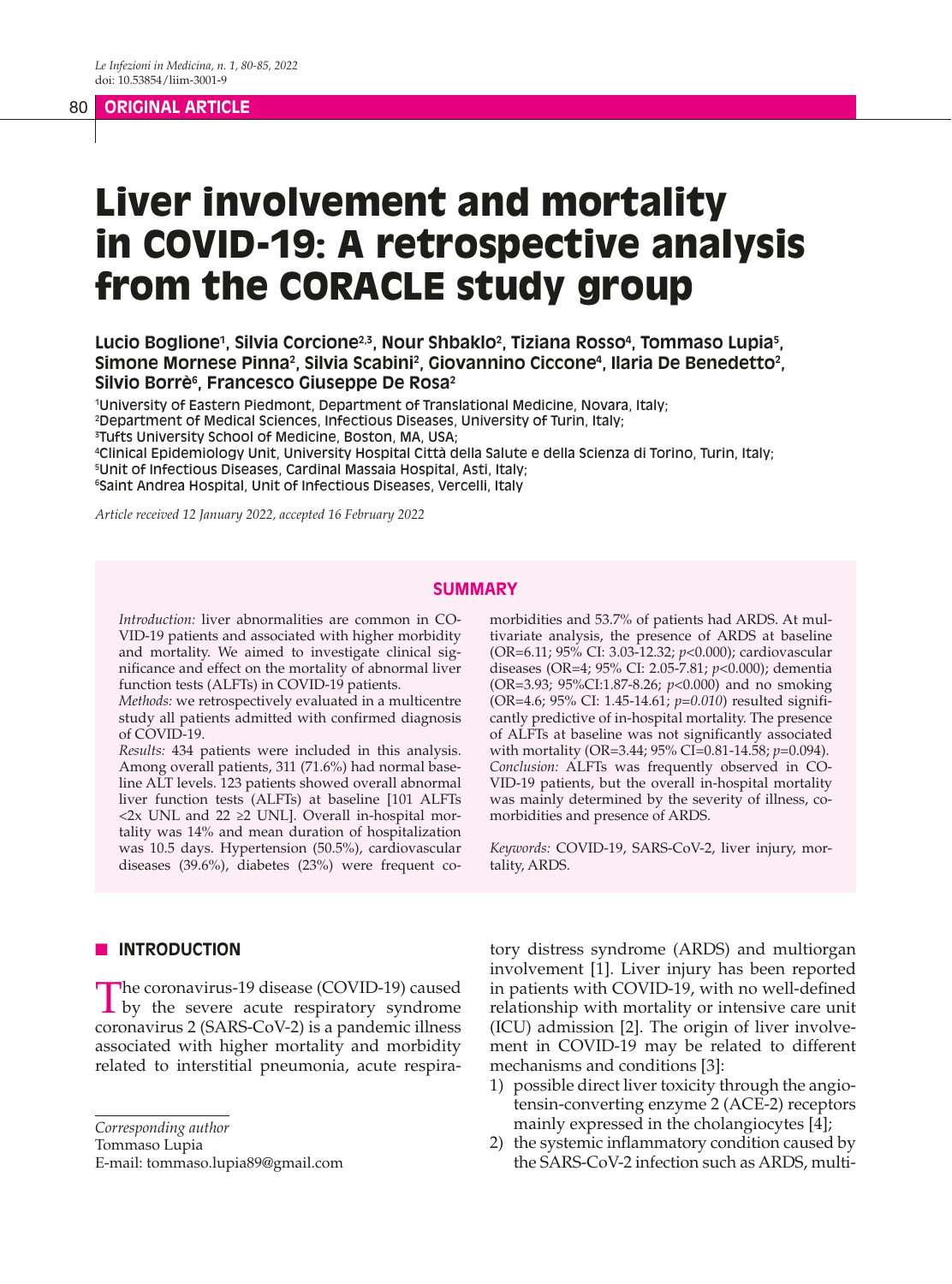organ failure (MOF) or thrombotic phenomena in the portal and sinusoidal vessels [5];

3) drug-induced liver injury (DILI) due to antiviral therapies used against COVID-19 pneumonia (e.g., lopinavir/ritonavir, darunavir/ritonavir, darunavir/cobicistat, remdesivir) [6-8] or other pre-existing chronic liver diseases [6-8].

In some studies, liver involvement was strongly associated with the ICU admission and mortality, but this condition appears to be related mainly to grade of COVID-19 severity at the hospital admission, with higher prevalence of abnormal liver function tests (ALFTs) in subjects directly admitted in ICU, with ARDS or need of mechanical ventilation [9-11].Others studies have reported that ALFTs during COVID-19 are common also in non-ICU patients, with mild or moderate illness as expression of systemic manifestation of SARS-CoV-2 infection [12-14].

In this study, we analysed the prevalence and the role of abnormal liver function in patients with COVID-19 pneumonia in relation to ARDS and liver diseases.

### **NO PATIENTS AND METHODS**

We retrospectively studied a cohort of COVID-19 patients hospitalized in two different hospitals in Italy (Piedmont): «City of Health and Sciences, Molinette Hospital» in Turin, «S. Andrea» in Vercelli, within the CORACLE study register in Piedmont, Italy. All consecutive patients admitted in these hospitals from March to October 2020 with confirmed SARS-CoV-2 infection by nasopharyngeal RT-PCR test were included in this analysis. Clinical, biological, radiological and therapeutic data were collected. The severity of illness was defined by the presence of ARDS criteria according to current guidelines or by the need of direct ICU admission [15]. The patients' history was reported with focusing on medical comorbidities, concomitant therapies and timing of hospital admission from the symptoms' onset.

ALFTs was defined as the detection of alanine aminotransferase (ALT) >40 U/L on admission; ALFTs was stratified according to the level of ALT abnormalities: less than 2x upper normal level (UNL) or more than 2x UNL.

#### *Statistical analysis*

Patients' characteristics were summarized using frequencies and percentages for categorical

variables, and median and interquartile range (IQR) for continuous variables. These characteristics were assessed for association with baseline ALT levels using the Chi-square test for categorical variables and the Kruskal-Wallis test for continuous variables. For the analysis of in-hospital mortality, crude and adjusted odds ratios (ORs) and their 95% confidence intervals (CIs) were estimated using univariate and multivariate logistic regression models. All the variables of patients' characteristics were used for adjustment in the multivariate model. Statistical significance was set at *p*<0.05. All analyses were performed by Stata 15.1 software (StataCorp LP, College Station, TX, USA).

### **n RESULTS**

During the study period 520 subjects were initially enrolled; patients with missing ALT values (n=86) were afterwards excluded; finally, 434 patients were included in this analysis.

Baseline characteristics of the study population were reported in the Table 1. Among overall patients, 311 (71.6%) had normal baseline ALT levels, 101 (23.3%) had ALFTs <2x UNL, 22 (5%) with ≥2 UNL. Overall in- hospital mortality was 14% (61 deceased) and mean duration of hospitalization was 10.5 days. Most frequent comorbidities were hypertension (n=219, 50.5%), cardiovascular diseases (n=172, 39.6%), diabetes (n=102, 23%). Of note 53.7% (233) of patients had ARDS. At univariate analysis patients with ALTFs>2x were younger and they have more frequently dementia, or cardiovascular diseases (p=0.001; Table 1). At multivariate analysis, the presence of ARDS at baseline (OR=6.11; 95%CI: 3.03-12.32; *p*<0.000); cardiovascular diseases (OR=4; 95%CI: 2.05-7.81; *p*<0.000); dementia (OR=3.93; 95%CI:1.87-8.26; *p*<0.000) and no smoking (OR=4.6; 95%CI: 1.45- 14.61; *p=0.010*) resulted significantly predictive of in-hospital mortality. The presence of ALFTs at baseline was not significantly associated with mortality (OR=3.44; 95%CI=0.81-14.58; *p*=0.094) (Table 2).

## n **DISCUSSION**

The debate about the role of liver involvement in the SARS-CoV-2 infection is currently ongoing, with some interesting but contrasting results.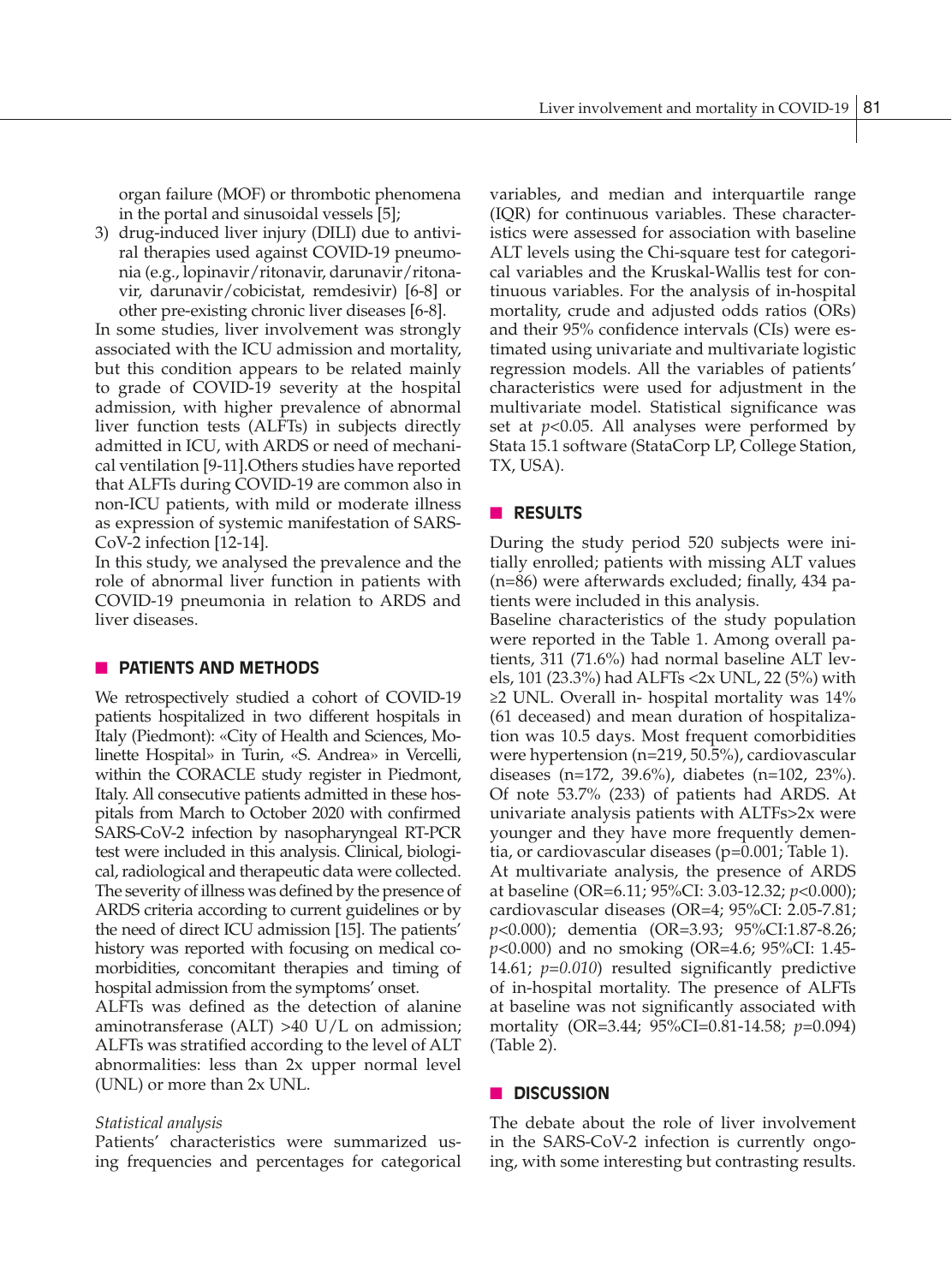The first point is the timing of liver function assessment: at the time of hospital admission the measurement of ALFTs may reflect the severity of clinical conditions, with higher levels observed in ARDS or in patients requiring ICU admission [3, 16]. The overall ALT elevation was commonly observed in patients with severe disease, while in patients with mild or moderate illness was related to direct cytotoxicity of viral replication or an immune-mediate damage [17].

The rate of ALFT results observed in patients in this study (28.3%) was slightly higher than those reported in the cohorts of Guan et al. and Ponziani et al. (21.3% and 19%, respectively) [18,

|                                              | Baseline ALT levels (U/L) |                          |                         |                      |         |  |
|----------------------------------------------|---------------------------|--------------------------|-------------------------|----------------------|---------|--|
|                                              | Normal<br>$(N = 311)$     | $<$ 2 $X$<br>$(N = 101)$ | $\geq$ 2X<br>$(N = 22)$ | Total<br>$(N = 434)$ | p-value |  |
| Age, median (IQR):                           | 73.0 (61.0, 82.0)         | 68.0 (56.0, 78.0)        | 57.5 (46.0, 67.0)       | 72.0 (58.0, 81.0)    | < 0.001 |  |
| Sex, $n(\%):$                                |                           |                          |                         |                      |         |  |
| $\mathbf{F}$                                 | 130 (78.8%)               | 28 (17.0%)               | $7(4.2\%)$              | $165(38.0\%)$        |         |  |
| M                                            | 181 (67.3%)               | 73 (27.1%)               | $15(5.6\%)$             | $269(62.0\%)$        |         |  |
| Smoking <sup>1</sup> , $n$ <sup>(%</sup> ):  |                           |                          |                         |                      |         |  |
| Never                                        | 199 (76.0%)               | 46 (17.5%)               | $17(6.5\%)$             | 262 $(60.4\%)$       |         |  |
| Active                                       | $30(66.7\%)$              | 14 (31.1%)               | $1(2.2\%)$              | 45 (10.4%)           |         |  |
| Previous                                     | 72 (73.5%)                | 23 (23.5%)               | $3(3.0\%)$              | 98 (22.6%)           |         |  |
| Diabetes <sup>2</sup> , $n$ (%):             |                           |                          |                         |                      | 0.182   |  |
| $\rm No$                                     | 230 (69.7%)               | 84 (25.5%)               | 16 (4.8%)               | 330 (76.0%)          |         |  |
| Yes                                          | 80 (78.4%)                | $17(16.7\%)$             | $5(4.9\%)$              | $102(23.5\%)$        |         |  |
| Overweight <sup>3</sup> , n (%):             |                           |                          |                         |                      |         |  |
| $\rm No$                                     | 211 (72.3%)               | 67 (22.9%)               | 14 (4.8%)               | 292 (67.3%)          |         |  |
| Yes                                          | $100(70.9\%)$             | 33 (23.4%)               | $8(5.7\%)$              | 141 (32.5%)          |         |  |
| Hypertension <sup>2</sup> , $n$ (%):         |                           |                          |                         |                      |         |  |
| No                                           | 141 (66.2%)               | 60 (28.2%)               | $12(5.6\%)$             | 213 (49.1%)          |         |  |
| Yes                                          | 168 (76.7%)               | 41 (18.7%)               | $10(4.6\%)$             | 219 (50.5%)          |         |  |
| Dementia <sup>3</sup> , n (%):               |                           |                          |                         |                      |         |  |
| $\rm No$                                     | 235 (67.7%)               | 93 (26.8%)               | 19 (5.5%)               | 347 (80.0%)          |         |  |
| Yes                                          | 75 (87.2%)                | $8(9.3\%)$               | $3(3.5\%)$              | 86 (19.8%)           |         |  |
| Cardiovascular disease <sup>3</sup> , n (%): |                           |                          |                         |                      |         |  |
| N <sub>o</sub>                               | 170 (65.1%)               | 77 (29.5%)               | 14 (5.4%)               | 261 (60.1%)          |         |  |
| Yes                                          | 140 (81.4%)               | 24 (14.0%)               | $8(4.6\%)$              | 172 (39.6%)          |         |  |
| Lung disease <sup>2</sup> , n (%):           |                           |                          |                         |                      |         |  |
| $\rm No$                                     | 262 (71.6%)               | 86 (23.5%)               | 18 (4.9%)               | 366 (84.3%)          |         |  |
| Yes                                          | 47 (71.2%)                | $15(22.7\%)$             | $4(6.1\%)$              | 66 (15.2%)           |         |  |
| ARDS, $n$ $(\%)$ :                           |                           |                          |                         |                      |         |  |
| No                                           | 163 (81.1%)               | 27 (13.4%)               | $11(5.5\%)$             | 201 (46.3%)          |         |  |
| Yes                                          | 148 (63.5%)               | 74 (31.8%)               | 11 $(4.7\%)$            | 233 (53.7%)          |         |  |

**Table 1** - Baseline characteristics of the study population according to baseline ALT levels.

1 Data not available for 29 subjects.

2 Data not available for 2 subjects.

3 Data not available for 1 subject.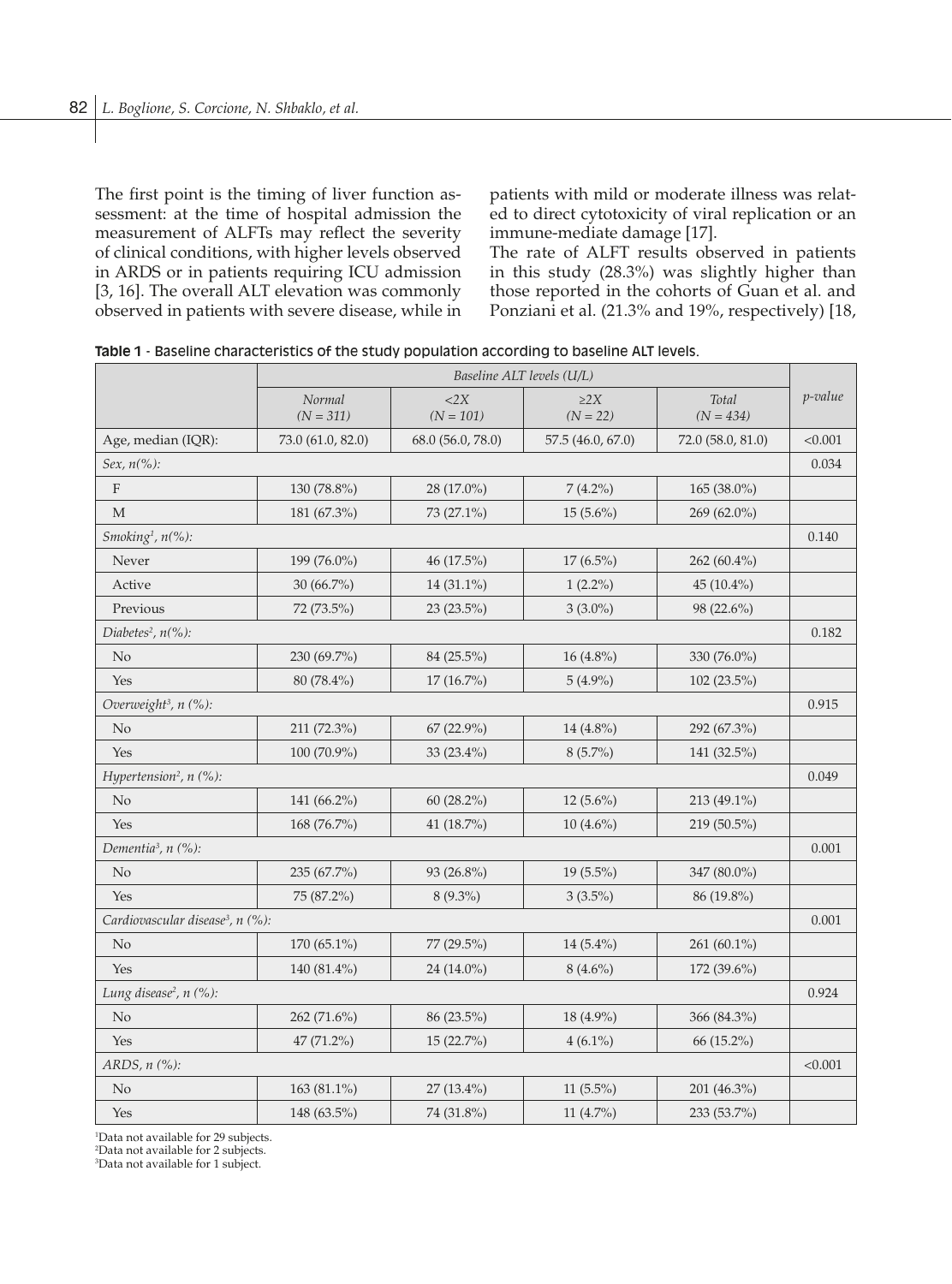|                        | Crude OR (95%CI)<br>$N = 4.34$ | p-value | Adjusted OR (95%CI)<br>$N = 429$ | <i>p</i> -value |  |  |  |
|------------------------|--------------------------------|---------|----------------------------------|-----------------|--|--|--|
| Baseline ALT           |                                |         |                                  |                 |  |  |  |
| (36-71) vs Normal      | $0.93(0.54-1.58)$              | 0.783   | $1.17(0.57 - 2.40)$              | 0.678           |  |  |  |
| $\geq$ 72 vs Normal    | $0.93(0.33 - 2.59)$            | 0.883   | 3.44 (0.81-14.58)                | 0.094           |  |  |  |
| Sex (M vs F)           | $1.26(0.79-2.00)$              | 0.334   | $1.24(0.66-2.34)$                | 0.502           |  |  |  |
| Age (continuous)       | $1.09(1.06-1.11)$              | 0.000   | $1.07(1.04-1.11)$                | 0.000           |  |  |  |
| <b>Smoking</b>         |                                |         |                                  |                 |  |  |  |
| Active ys Never        | $1.37(0.66 - 2.82)$            | 0.396   | $2.30(0.91 - 5.84)$              | 0.080           |  |  |  |
| Previous vs Never      | $1.36(0.79-2.33)$              | 0.264   | $1.34(0.64 - 2.78)$              | 0.437           |  |  |  |
| Not available vs Never | $1.98(0.87-4.50)$              | 0.103   | $4.60(1.45-14.61)$               | 0.010           |  |  |  |
| <b>Diabetes</b>        | $2.05(1.26-3.34)$              | 0.004   | $0.92(0.49-1.75)$                | 0.806           |  |  |  |
| Overweight             | $0.73(0.45-1.19)$              | 0.209   | $1.47(0.73-2.95)$                | 0.275           |  |  |  |
| Hypertension           | $2.37(1.49-3.78)$              | 0.000   | $1.19(0.63 - 2.26)$              | 0.590           |  |  |  |
| Dementia               | $4.57(2.75 - 7.57)$            | 0.000   | $3.93(1.87 - 8.26)$              | 0.000           |  |  |  |
| Cardiovascular disease | $5.90(3.61-9.63)$              | 0.000   | $4.00(2.05-7.81)$                | 0.000           |  |  |  |
| Lung disease           | $2.11(1.20-3.70)$              | 0.009   | $1.84(0.87-3.91)$                | 0.111           |  |  |  |
| <b>ARDS</b>            | 3.12 (1.91-5.09)               | 0.000   | $6.11(3.03-12.32)$               | 0.000           |  |  |  |

**Table 2** - Analysis of factors associated with in-hospital mortality.

19]. This reflects that the enrolled patients had similar characteristics, especially the severity of presentation and the rate of ICU admission. In other studies with different patient baseline characteristics, the liver involvement rate was reported to be higher. In a study by Hundt et al., the rate of abnormal liver function was 41%, with 35.7% of cases in patients with severe diseases/ ARDS [20]. In addition, in a study by Meszaros et al., the rate of abnormal liver function was 66%, with severe disease occurring in 49% of enrolled patients and the direct need for ICU admission in 35% of enrolled patients [9]. Other studies have confirmed that abnormal liver function in patients with non-severe COVID-19 is a common finding and that it does not negatively affect patient survival [12].

Considering that the observed rate of included patients with chronic liver disease (2.9%) was comparable with the other published studies (2.1% in the cohort by Guan et al) the main impact on the in-hospital mortality was related to the severity of clinical condition [18]. Presence of ARDS, age, cardiovascular diseases were largely demonstrated as predictive factors of mortality in hospitalized patients, and the ALFTs should be considered as a consequence of severe illness and not the cause. In fact, patients with severe disease, ARDS or undergoing mechanical ventilation had major risk of sepsis, multiorgan failure and liver injury with higher rate of observed ALFTs [14]; furthermore, the patients with longer time of hospitalization and severe conditions were frequently treated with more than one drug (i.e antivirals, corticosteroids, supportive agents) with increased risk of DILI [7, 13]. Moreover, the induction of interferon (IFN, especially type I IFN) responses by different viruses can be inhibited by many viral products [21]. IFNs play a variety of roles in the defense against viruses [21]. Cells activated by IFN-I are also less likely to become infected. SARS-CoV-2 suppresses type I IFN induction and action in various ways in vitro, and these data imply that this is a critical virulence factor of SARS-CoV-2 [21]. Theoretically, that increased levels of endogenous IFN may reduce liver damage in SARS-CoV-2 infected patients.

This study has strengths and limitations: our cohort presents similar characteristics to other studies (especially for ARDS condition and chronic liver disease as possible confounding factors) and the mortality evaluation could be applicable in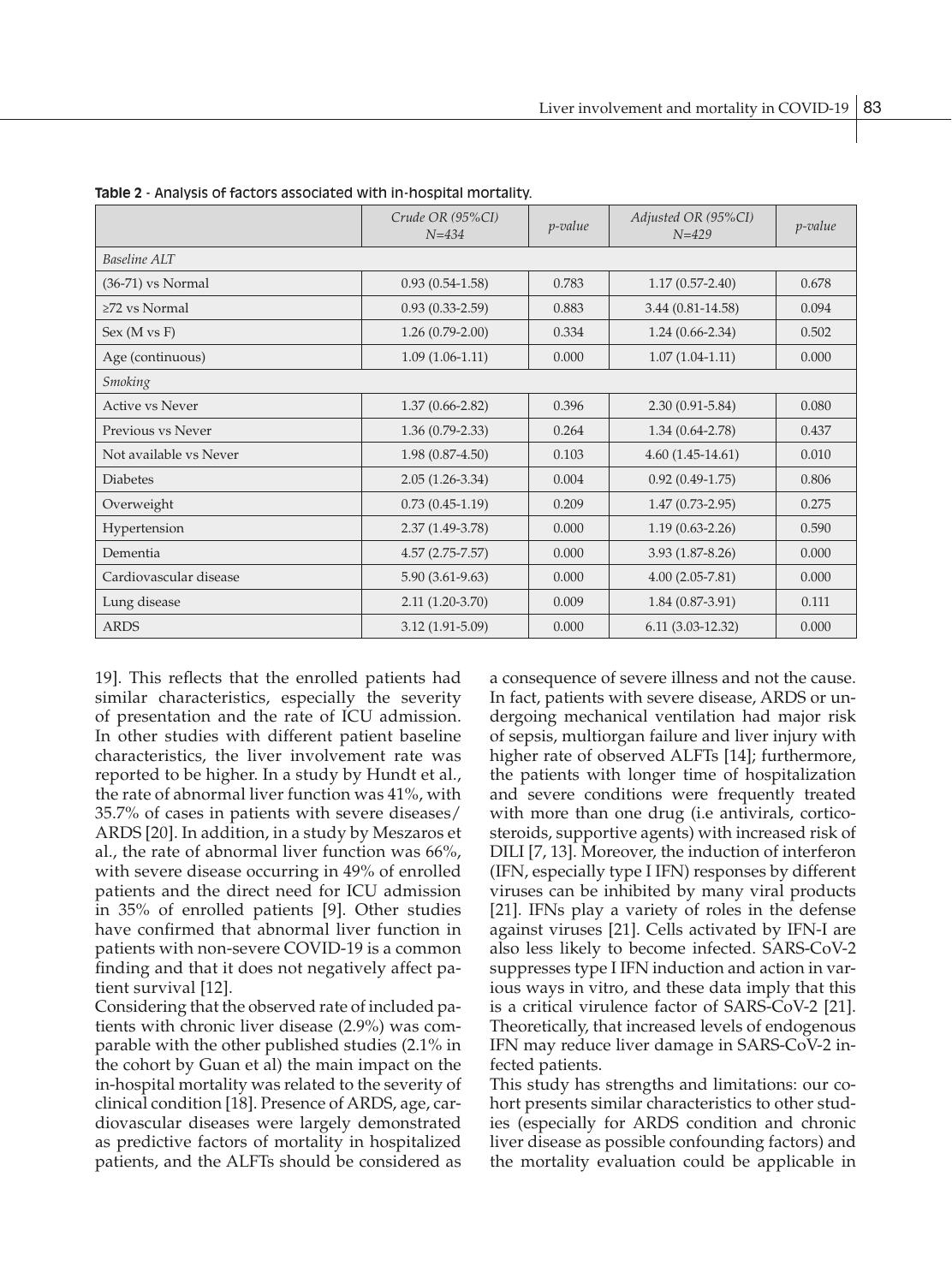the large part of patients with COVID-19 related pneumonia; the main limitations are the relatively small simple size and the retrospective design. Liver function was described reporting ALT values. Evaluating prothrombin time and bilirubin values might have provided more significant perspective on liver function.

In conclusion, our study confirmed that ALFTs was a common finding in patients with COV-ID-19, but the major risk factor for the in-hospital mortality was the presence of ARDS (OR=6.11), dementia and cardiovascular disease (OR=3.93 and 4, respectively) while liver injury was not determinant for patients' survival, however a larger sample could change the final results (OR=3.44; 95%CI=0.81-14.58; *p*=0.094). Liver injury may reflects a logical consequence of cytokine and general inflammation effect commonly observed in ARDS that have a demonstrated effect on the liver function and tissue damage [13, 22, 23].

#### **Conflicts of interest**

All Authors declare no conflicts.

#### **Availability of data and material**

The data presented in this study are available on request from the corresponding author.

#### **Ethics approval**

Approved by local Ethic Committee (N. Prot. CE 0031285 24 March 2020, n.0000381 31/03/2020).

#### **Consent for publication**

All authors have read and agreed to the published version of the manuscript.

#### n **REFERENCES**

[1] Wang C, Horby PW, Hayden FG, Gao GF. A novel coronavirus outbreak of global health concern. *Lancet.* 2020; 395 (10223), 470-3. doi: 10.1016/S0140- 6736(20)30185-9. Epub 2020 Jan 24. Erratum in: *Lancet*. 2020 Jan 29; PMID: 31986257; PMCID: PMC7135038.

[2] Lei F, Liu YM, Zhou F, et al. Longitudinal association between markers of liver injury and mortality in CO-VID-19 in China. *Hepatolog*y. 2020; 72 (2), 389-98. doi: 10.1002/hep.31301.

[3] Sun J, Aghemo A, Forner A, Valenti L. COVID-19 and liver disease. *Liver Int.* 2020; 40 (6), 1278-1281. doi: 10.1111/liv.14470.

[4] Chai X, Hu L, Zhang Y, et al*.* Specific ACE2 Expression in Cholangiocytes May Cause Liver Damage After 2019-nCoV Infection. *bioRxiv*, 2020.02.03.931766; https://doi.org/10.1101/2020.02.03.931766.

[5] Sonzogni A, Previtali G, Seghezzi M, et al. Liver histopathology in severe COVID 19 respiratory failure is suggestive of vascular alterations. *Liver Int*. 2020; 40 (9), 2110-6. doi: 10.1111/liv.14601.

[6] Zampino R, Mele F, Florio LL, et al. Liver injury in remdesivir-treated COVID-19 patients. *Hepatol Int.* 2020; 14 (5), 881-3. doi: 10.1007/s12072-020-10077-3.

[7] Boglione L, Rostagno R, Poletti F, et al. Letter: liver involvement and mortality in COVID-19-the role of anti-viral therapy should be considered. *Aliment Pharmacol Ther*. 2021; 53 (5), 679-80. doi: 10.1111/apt.16259. [8] Boettler T, Newsome PN, Mondelli MU, et al. Care of patients with liver disease during the COVID-19 pandemic: EASL-ESCMID position paper. *JHEP Rep*. 2020; 2 (3), 100113. doi: 10.1016/j.jhepr.2020.100113.

[9] Meszaros M, Meunier L, Morquin D, et al. Abnormal liver tests in patients hospitalized with Coronavirus disease 2019: Should we worry? *Liver Int*. 2020; 40 (8), 1860-4. doi: 10.1111/liv.14557.

[10] Qi X, Liu C, Jiang Z, et al. Multicenter analysis of clinical characteristics and outcomes in patients with COVID-19 who develop liver injury. *J Hepatol.* 2020; 73 (2), 455-8. doi: 10.1016/j.jhep.2020.04.010.

[11] Zhang Y, Zheng L, Liu L, Zhao M, Xiao J, Zhao Q. Liver impairment in COVID-19 patients: A retrospective analysis of 115 cases from a single centre in Wuhan city, China. *Liver Int.* 2020; 40 (9), 2095-103. doi: 10.1111/ liv.14455.

[12] Xie H, Zhao J, Lian N, Lin S, Xie Q, Zhuo H. Clinical characteristics of non-ICU hospitalized patients with coronavirus disease 2019 and liver injury: A retrospective study. *Liver Int*. 2020; 40 (6), 1321-6. doi: 10.1111/ liv.14449.

[13] Lv XH, Yang JL, Deng K. Letter: liver involvement and mortality in COVID-19 patients. *Aliment Pharmacol Ther.* 2020; 52 (7), 1263. doi: 10.1111/apt.16042.

[14] Wang Y, Liu S, Liu H, et al. SARS-CoV-2 infection of the liver directly contributes to hepatic impairment in patients with COVID-19. *J Hepatol*. 2020; 73 (4), 807-16. doi: 10.1016/j.jhep.2020.05.002.

[15] ARDS Definition Task Force, Ranieri VM, Rubenfeld GD, et al. Acute respiratory distress syndrome: the Berlin definition. *JAMA.* 2012; 307 (23), 2526-33. doi: 10.1001/jama.2012.5669.

[16] Xu Z, Shi L, Wang Y, Zhang J, et al. Pathological findings of COVID-19 associated with acute respiratory distress syndrome. *Lancet Respir Med*. 2020; 8 (4), 420-2. doi: 10.1016/S2213-2600(20)30076-X. Epub 2020 Feb 18. Erratum in: Lancet Respir Med. 2020 Feb 25.

[17] Mehta P, McAuley DF, Brown M, Sanchez E, Tattersall RS, Manson JJ. HLH Across Speciality Collaboration, UK. COVID-19: consider cytokine storm syndromes and immunosuppression. *Lancet.* 2020; 395 (10229), 1033-4. doi: 10.1016/S0140-6736(20)30628-0.